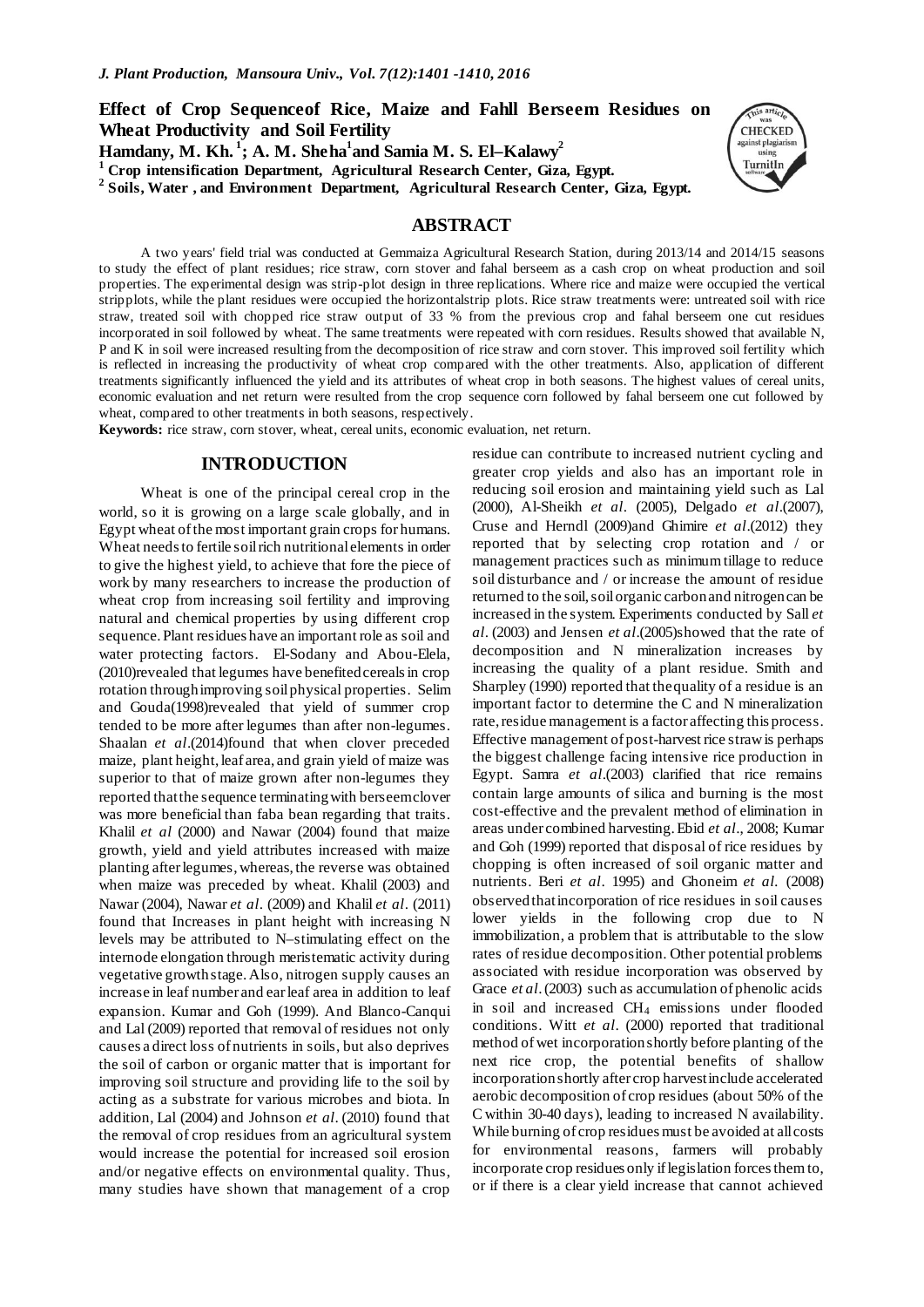through the application of additional fertilizer. Nitrogen from crop residues and soil N mineralization potential are usually not taken into consideration when fertilizer applications are made. Hood *et al*(2000) and Bijay-Singh *et al* (2001) clarified that decomposing crop residues may release significant amounts of N and influence the availability of N by affecting mineralization– immobilization processes in the soil. The quantity of N derived from crop residues by a succeeding crop is highly variable and depends largely on residue characteristics and the synchronization between N release and crop N uptake.

The aim of this study was to determine the effects of various plant residual, including chopped rice straw or fahal berseem cultivation one cut as a catsh crop and chapped corn stover or fahal berseem cultivation one cut as a catsh crop on wheat (Gemmaiza 11 cultivar) productivity as well as soil properties.

## **MATERIALS AND METHODS**

A field experiment was carried out in Agricultural Research Station of Gemmaiza during two successive seasons (2013/2014 and 2014/2015) to study the effect of rice straw and corn stover as remnants of plants on wheat production (Germaniza 11wheat cultivar). Data of the site climatic conditions were taken from El-Gharbiameteorological station according to the formal data from the Ministry of Agriculture during the two growing seasons are presented in Table 1.

**Table 1. The average of temperature and relative humidity in 2013/14 and 2014/15 seasons.**

|               |       | 2013/14 Season                                                                   | 2014/15 Season   |                        |  |  |
|---------------|-------|----------------------------------------------------------------------------------|------------------|------------------------|--|--|
| <b>Months</b> | $C^0$ | Temperature Relative humidity % Temperature<br>humidityhumidity<br>$\frac{6}{6}$ | $C^{\mathbf{0}}$ | Relative<br>humidity % |  |  |
| M ay          | 27.66 | 63.62                                                                            | 28.46            | 61.35                  |  |  |
| June          | 28.56 | 66.48                                                                            | 29.45            | 68.1                   |  |  |
| July          | 29.91 | 70.89                                                                            | 29.84            | 71.06                  |  |  |
| August        | 29.71 | 71.57                                                                            | 29.52            | 69.75                  |  |  |
| Septamber     | 26.88 | 68.53                                                                            | 26.58            | 66.25                  |  |  |
| October       | 22.93 | 69.26                                                                            | 23.57            | 70.82                  |  |  |
| November      | 21.17 | 71.70                                                                            | 20.22            | 72.63                  |  |  |
| December      | 18.13 | 74.89                                                                            | 18.64            | 75.48                  |  |  |
| January       | 15.88 | 71.96                                                                            | 16.31            | 74.23                  |  |  |
| February      | 16.96 | 79.84                                                                            | 15.92            | 72.84                  |  |  |
| M arsh        | 18.82 | 68.79                                                                            | 19.67            | 68.82                  |  |  |
| April         | 22.74 | 61.24                                                                            | 22.55            | 60.45                  |  |  |

Before cultivation the experiment, soil samples were collected and analyzed. The physical and chemical properties of the investigated soil were determined according to USDA (1954), Jackson (1967)and Van Reeuvijk (2002) are shown in Table 2.

The experimental design was strip- plot design in three replications. Where rice and maize were occupied the vertical strip-plots, while the plant residues were occupied the horizontal-strip plots. Rice straw treatments were: untreated soil with rice straw, soil treated with chopped rice straw output of 33% from the previous crop and soil treated with fahal berseem cultivation one cut followed by wheat cultivation. The same former treatments were repeated with corn stover, therefore the experiment six treatments during the two growing seasons were detected as follows:

**A-Vertical strip-plots includestwo treatments:** 

1- Rice. 2–Maize.

**B-Horizontal strip - plots includes six treatments:**  1-Untreated soil with rice straw (T1).

2 -Soil treated with chopped rice straw output of 33 % from the previous crop (T 2).

3 -Soil treated with residues of fahal berseem cultivation one cut after harvested rice, followed by wheat cultivation (T3).

- 4 -Untreated soil with corn stover (T4).
- 5-Soil treated with chopped corn stover output of 33 % from the previous crop (T5).
- 6-Soil treated with residues of fahal berseem cultivation one cut<sup>'</sup> after harvested corn, followed by wheat cultivation (T6).

**Table 2. Physical and chemical characteristics of the experimental soil site.**

| <b>Properties</b>                                                   | <b>Studied Soil</b> |
|---------------------------------------------------------------------|---------------------|
| Texture class                                                       | Clay                |
| Organic matter%                                                     | 1.48                |
| EC and pH                                                           |                     |
| EC, dSm <sup>-1</sup> [soil extract paste]                          | 0.98                |
| $pH$ [suspension 1:2.5]                                             | 7.98                |
| Soluble ions (mmol <sub>c</sub> $1^{-1}$ ) Cations (meq/100 g.soil) |                     |
| $\overline{\text{Ca}^{2+}}$                                         | 3.90                |
| $M g^{2+}$                                                          | 2.00                |
| $Na+$                                                               | 8.26                |
| $K^+$                                                               | 0.08                |
| Anions (meq/100 g. soil)                                            |                     |
| $\text{Co}_3$ <sup>=</sup>                                          |                     |
| HCO <sub>3</sub>                                                    | 4.81                |
| $SO_4^-$                                                            | 2.18                |
| $Cl^{\dagger}$                                                      | 7.25                |
| <b>SAR</b>                                                          | 2.18                |
| Available N, ppm                                                    | 25.00               |
| Available P2O5, ppm                                                 | 10.6                |
| Available K2O, ppm                                                  | 450                 |

| Table 3. The chemical analysis of the samples of rice straw and corn stover in the first and the second seasons. |  |  |  |  |  |  |  |
|------------------------------------------------------------------------------------------------------------------|--|--|--|--|--|--|--|
|                                                                                                                  |  |  |  |  |  |  |  |

| <b>Treatments</b> |               | Crude protein |      |          |       | Crude fat Dry ash Dry matter Crude fiber | Hemicellulose | Cellulose |
|-------------------|---------------|---------------|------|----------|-------|------------------------------------------|---------------|-----------|
| Rice straw        | First season  | .90           | 0.80 | 16.00    | 18.00 | 7.30                                     | 21.00         | 35.00     |
|                   | Second season | .92           | 0.78 | 16.20    | 18.20 | 7.20                                     | 21.60         | 34.80     |
| orn stover Second | First season  | 4.60          | .10  | 8.10     | 22.40 | 23.50                                    | 19.10         | 21.20     |
|                   |               | 4.61          |      | $8.00\,$ | 22.20 | 23.10                                    | 19.12         | 21.40     |

Corn stover and rice straw were applied from output of 33% from the previous crop with sup plotre spectively. Chopped corn stover or chopped rice straw were treated and irrigation directly to make up for what has been exhausting of the soil content of nitrogen facilitator  $(NO<sub>3</sub>)$ and  $NH<sub>4</sub>$ ) as a result of microorganism's activity in the analysis of the waste and build their bodies.

Wheat was sown in sup plots, in  $5<sup>th</sup>$  and  $3<sup>ed</sup>$ December in the first and second seasons, respectively, at a seeding rate of 60 kg fed<sup>-1.</sup> Sowing was made after treated each plot with former treatments in both seasons. Phosphorus as ordinary super phosphate  $(67.7 \text{ g} \text{ P kg}^{-1})$ was hand places at a level of  $15.5 \text{ kg } P_2O_5 \text{ fad}^1$  during soil preparation. Flood irrigation was practiced by the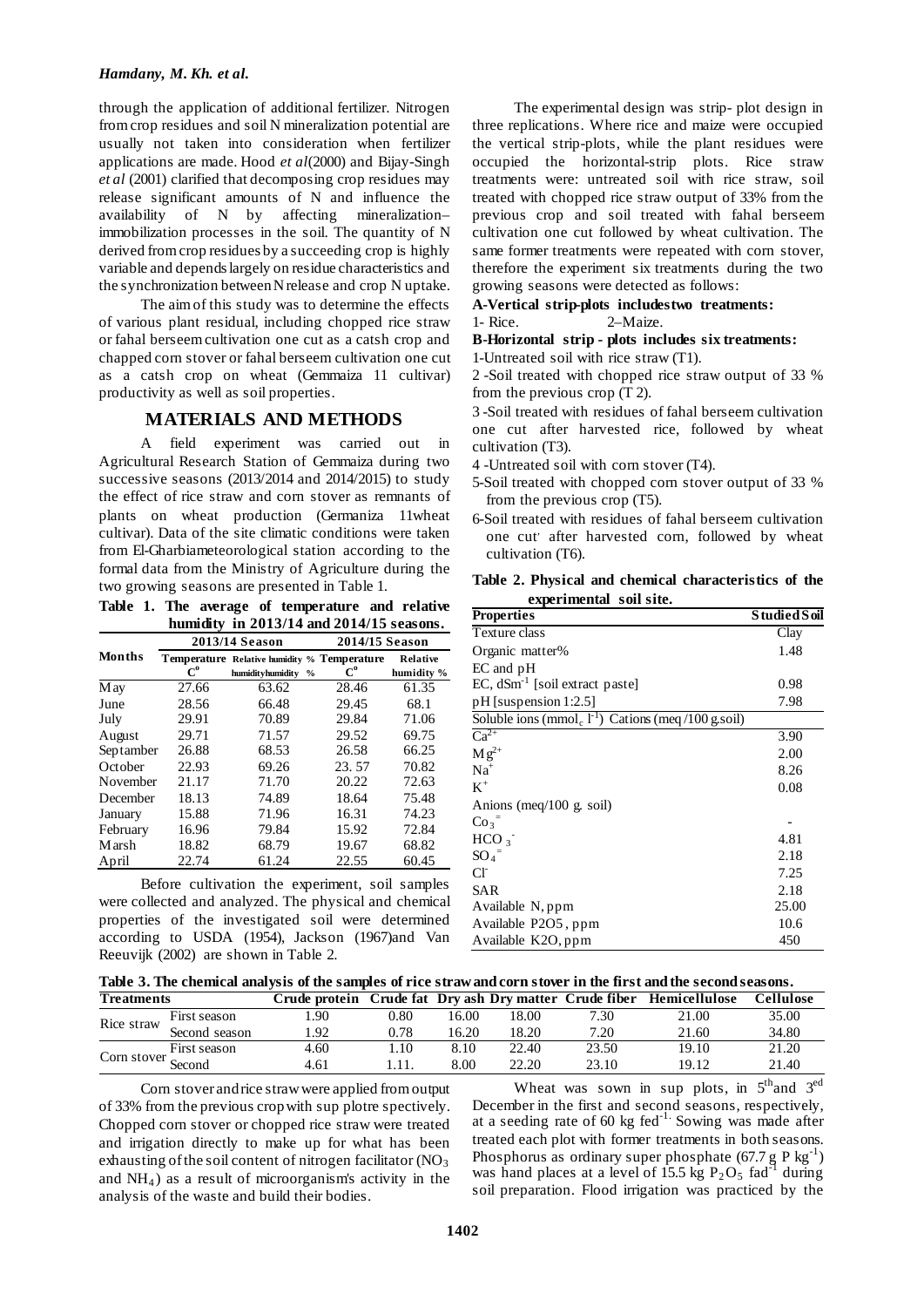environmental conditions during all stages of growth. Harvest was made during  $9<sup>th</sup>$  and  $7<sup>ed</sup>$  May in the first and the second seasons, respectively. Nitrogen fertilizer was added to wheat in two equal doses in the form of ammonium nitrate (33.5 % N) as the aforementioned rates. The other usual agricultural practices were carried out as recommended for each crop according to the recommendations of Ministry of Agriculture.

#### **Wheat traits:**

At harvest; ten guarded plants were chosen randomly from each sub plot to estimate growth parameter and yield components of wheat as follows: 1-Plant height (cm).  $2$ - Flag leaf area (cm<sup>2</sup>). 3-Number of spikelets spike<sup>-1</sup>. 4- Number of plants per  $m^2$ . 5-Spike length (cm). 6-Number of grains per spike. 7-1000-grain weight (g).  $8\text{-}\text{Grain yield (ardab fad}^{-1})$ .

9-Strew yield (ton  $fad^{-1}$ ).

 $10$ -Biological yield (ton fad<sup>-1</sup>). Grain yield per Fadden expressed as Arab fad-1 straw yield expressed as ton fad-1 biological yield expressed as ton fad<sup>-1</sup>.

Soil attributes were determined according to USDA (1954), Jackson (1967),ASTM (1980) and Van Reeuvijk (2002), which as follows:

**1-Bulk density:** It was calculated by dividing the soil weight in grams by soil volume in cubic centimeter.

### **2-Soil porosity**=

**3-Sodium adsorption ratio(SAR)** is a ratio of the concentration of sodium ions to the concentration of calcium plus magnesium ions, which were determined by using the following formula as follows:

# $SAR = Na/\sqrt{Ca + Mg/2}$

Seeds of corn (*Zea mays* L, maize cultivar S.C. 128), rice (*Oryza sativa*, Sakha 101), Fahl berseem and wheat in the two seasons, were one of the distribution of certified seed under the supervision of the Egyptian Ministry of Agriculture. Planting and harvesting datesof crop sequence, corn, rice, fahl berseem and wheat in the two seasons were presented in Table 4.

| Table 4. Planting and harvesting dates of crop sequence. |  |  |
|----------------------------------------------------------|--|--|
|                                                          |  |  |

|            | 2013/14 season     |                                     | 2014/15 season |                   |  |  |
|------------|--------------------|-------------------------------------|----------------|-------------------|--|--|
| crops      |                    | <b>Planting Harvesting Planting</b> |                | <b>Harvesting</b> |  |  |
|            | date               | date                                | date           | date              |  |  |
| Corn       |                    | 15/5/2012 21/9/2012 20/5/2013       |                | 26/9/2013         |  |  |
| Rice       |                    | 20/5/2012 1/10/2012                 | 18/5/2013      | 30/9/2013         |  |  |
| F. berseem |                    | 3/10/2012 2/12/2012                 | 2/10/2013      | 30/11/2013        |  |  |
| Wheat      | 5/12/2012 9/5/2013 |                                     | 3/12/2013      | 7/5/2014          |  |  |

#### **Cereal unit:**

The yield of all crops were changed to units of cereal according by Brockaus (1962) for judicious comparison between 100 kg for each crops as follow : maize  $=1$  unit, rice  $=1$  units ,wheat  $= 1$  unit, fahl berseem  $= 0.25$  unit, straw yield for rice and wheat  $=$ 0.15 unit, maize stover  $= 0.14$  unit.

| Table 5. The average yield of crop sequence in both seasons. |  |  |  |  |
|--------------------------------------------------------------|--|--|--|--|
|--------------------------------------------------------------|--|--|--|--|

|                      |      | 2013/14 season                            |                              |                                                  |                                       |                                      |  |  |  |  |  |
|----------------------|------|-------------------------------------------|------------------------------|--------------------------------------------------|---------------------------------------|--------------------------------------|--|--|--|--|--|
| <b>Treatments</b>    |      |                                           | Rice                         |                                                  | Corn                                  |                                      |  |  |  |  |  |
|                      |      | Grain yield<br>(ardab fad <sup>-1</sup> ) | Straw yield<br>$(ton fad-1)$ | Grain yield<br>$(\text{ardab } \text{fad}^{-1})$ | Stover yield<br>Ton fed <sup>-1</sup> | Green yield<br>Ton fed <sup>-1</sup> |  |  |  |  |  |
| <b>Control Rice</b>  | T1)  | 2.59                                      | 2.25                         |                                                  |                                       |                                      |  |  |  |  |  |
| Chopping Rice        | T2)  | 2.87                                      | 2.52                         |                                                  |                                       |                                      |  |  |  |  |  |
| $Rice + F.$ berseem  | (T3) | 2.91                                      | 2.57                         |                                                  |                                       | 6.10                                 |  |  |  |  |  |
| Control Corn         | (T4) |                                           |                              | 25.42                                            | 3.65                                  |                                      |  |  |  |  |  |
| ChoppingCorn         | (T5) |                                           |                              | 27.26                                            | 3.83                                  |                                      |  |  |  |  |  |
| $Corn + F.$ berseem  | (T6) |                                           |                              | 27.70                                            | 3.98                                  | 6.66                                 |  |  |  |  |  |
|                      |      |                                           |                              | $2014/15$ season                                 |                                       |                                      |  |  |  |  |  |
| <b>Control Rice</b>  | T1)  | 2.94                                      | 2.32                         |                                                  |                                       |                                      |  |  |  |  |  |
| Chopping Rice        | T2)  | 3.31                                      | 2.65                         |                                                  |                                       |                                      |  |  |  |  |  |
| $Rice + F.$ berseem  | T3)  | 3.46                                      | 2.78                         |                                                  |                                       | 6.27                                 |  |  |  |  |  |
| Control Corn         | (T4) |                                           |                              | 27.16                                            | 3.79                                  |                                      |  |  |  |  |  |
| Chopping Corn        | (T5) |                                           |                              | 30.20                                            | 3.94                                  |                                      |  |  |  |  |  |
| $Corn + F$ , berseem | T6)  |                                           |                              | 31.36                                            | 4.17                                  | 6.70                                 |  |  |  |  |  |

**Gross return from each treatment was calculated in Egyptian pounds(LE) at praises of LE 2210 / t for (Grain yield) Rice , LE 129 / t for (Straw yield) Rice , LE 314 and 315 / ardab for (grain yield) Corn , LE 136 / t for (stover yield) Corn , L.E.150 and 160 / t for f. berseem and LE388 and 411 / Ardab for (grain yield) wheat, LE 624 and 632/t for (Straw yield)wheat, (Agricultural Statistics (2013/14 and 2014/15), Economic Affairs Sector; Ministry of Agriculture;Egypt;(in Arabic).** 

#### **Net Return**

Gross return, cost and net return from each treatment was calculated in Egyptian pounds (LE) at praises, (Agricultural Statistics (2013/14 and 2014/15), Economic Affairs Sector; Ministry of Agriculture; Egypt;( in Arabic). The obtained data were statistically analyzed using the SAS program and LSD test at the 5% level of probability was used to compare the treatments means according to Gomez and Gomez (1984).

### **RESULTS AND DISCUSSION**

## **Some growth parameter and yield of wheat as affected by studied treatments:**

Data in Tables 6 and 7 showed significant effect for fahal berseem residues, corn stover andrice straw as

remnants of plants on plant height, number spikelets spike<sup>-1</sup>, flag leaf area cm<sup>-2,</sup> number of plants m<sup>-2</sup>, number of grains spike<sup>-1</sup>, 1000 grains weight, grain yield fad<sup>-1</sup>, biological yield ton fad<sup>-1</sup>in the first and second seasons, while, spike length, was significant effect in the first season and not significant effect in the second season. Meanwhile strew yield fad<sup>-1</sup> was not significant effect in the first and second seasons.

Data in Tables 6 and 7 showed that the highest values of plant height, spike length, number of spikelet spike<sup>-1</sup>, number of plants  $m<sup>2</sup>$ , flag leaf area, number of grains spike<sup>-1,</sup> weight of 1000 grains, grain yield fad<sup>-1</sup>, strew yield  $fad^{-1}$  and biological yield ton  $fad^{-1}$  were obtained by treated soil with fahal berseem residues, chopped corn stover and chopped rice straw, while the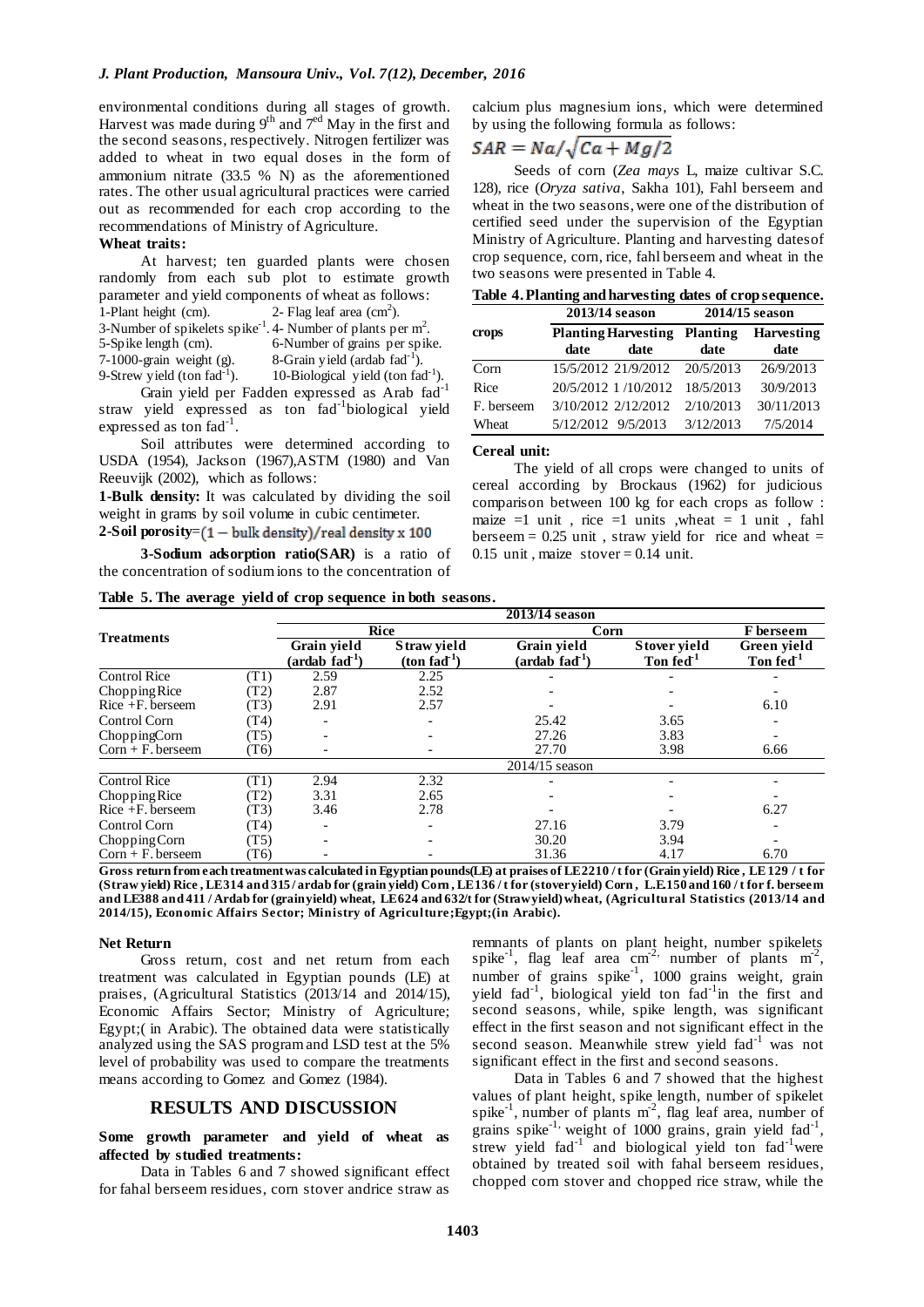### *Hamdany, M. Kh. et al.*

lowest one were obtained in untreated soil with corn stover or rice straw. Treated soil with fahal berseem residues, corn stover and rice straw under different treatments increased some growth parameters and yield of wheat compared to untreated soil in two seasons. Treatments could be arranged in the following order regarding: the main effects fahal berseem residues> chopped corn stover or rice straw > control under soil treated with fahal berseem residues, corn stoveror rice straw in the both seasons. Obtained results are in agreement with those obtained by Hood *et al*. (2000)and Bijay-Singh *et al*. (2001).

## **Plant height**

Table 6 showed that response of wheat plant height among the residues studied treatments were significant in the first and second seasons, which maize + fahll berseem + wheat crop sequence gave the greater increase in wheat plant height compared with the other treatments. The highest plant height and values were 87.00 and 88.37 cm, with an increase of 14.8 and 1.85 % respectively, in both seasons as compared to the other treatments, due to fahl berseem residues which increased availability of soil N and organic matter in addition to their improvement of soil physical properties. As a result, wheat absorbed the largest

amount of nitrogen and had taller plants. These results were in accordance with Selim and Gouda (1998) ,Nawar (2004) and Khalil *et al*. (2011) they reported, that when clover preceded crop produced taller plants were superior to those grown after non legumes, and this is due to increase soil N and organic matter in addition to the improvement of soil physical properties (El-Sodany and Abou-Elela (2010).

## **Flag leaf area:**

Table 6 showed significant effect among the residues studied treatments in the first and second seasons *,* which maize + fahll berseem + wheat crop sequence gave the highest flag leaf area  $\text{cm}^2$  values are 25.09 and 24.34, with an increase of 23.05 and13.57 % , respectively, in both seasons as compared to the other treatment*s*, due to fahll berseem residues which increased consumption of more nitrogen fertilizer gave a higher values of flag leaf area  $cm<sup>2</sup>$ , this imply higher photosynthetic efficiencies leading to more assimilates production and translocation to the sinks, leading to produce higher flag leaf area  $\text{cm}^2$ . These results conformed to the results obtained by Selim and Gouda (1998) , and Khalil *et al* (2011).

**Table 6. Some growth parameter and yield of wheat as affected by studied treatments S and Ns indicate p <0.05 and not significant, respectively.**

|                   |             | <b>Plant Height</b> | <b>Spike length</b> | No. spikelet in        | <b>Flag leaf area</b> | number of              |
|-------------------|-------------|---------------------|---------------------|------------------------|-----------------------|------------------------|
| <b>Treatments</b> |             | (cm)                | (cm)                | spike                  | (cm <sup>2</sup> )    | plants m <sup>-2</sup> |
|                   |             |                     |                     | 2013/14 season         |                       |                        |
| Rice Straw        |             | 82.11               | 13.11               | 22.77                  | 21.91                 | 253.21                 |
| Corn Stover       |             | 84.33               | 13.36               | 23.33                  | 23.59                 | 254.66                 |
| LSD0.05           |             | 0.36                | N <sub>s</sub>      | Ns                     | 0.44                  | N <sub>s</sub>         |
|                   | Control     | 75.90               | 12.20               | 21.66                  | 20.39                 | 244.3                  |
|                   | Chopping    | 86.90               | 13.25               | 22.66                  | 22.78                 | 255.5                  |
|                   | Fahalbers   | 87.00               | 14.26               | 24.83                  | 25.09                 | 261.99                 |
| LSD0.05           |             | 0.29                | 0.74                | 1.66                   | 0.42                  | 4.13                   |
|                   | Control     | 75.20               | 13.03               | 22.33                  | 19.67                 | 240.98                 |
| <b>Rice Straw</b> | Chopping    | 85.60               | 13.23               | 23.00                  | 21.79                 | 253.54                 |
|                   | Fahal .bers | 87.80               | 13.53               | 23.00                  | 25.09                 | 259.95                 |
|                   | Control     | 76.50               | 12.56               | 22.33                  | 21.07                 | 247.61                 |
| Corn Stover       | Chopping    | 85.90               | 13.46               | 23.00                  | 23.76                 | 258.37                 |
|                   | Fahal .bers | 88.40               | 13.60               | 24.66                  | 25.09                 | 263.15                 |
| LSD0.05           |             | 0.08                | N <sub>S</sub>      | N <sub>s</sub>         | <b>Ns</b>             | 5.53                   |
|                   |             |                     |                     | 2014/15 season         |                       |                        |
| Rice Straw        |             | 87.16               | 13.21               | 24.33                  | 22.11                 | 268.93                 |
| Corn Stover       |             | 87.62               | 13.66               | 25.66                  | 24.33                 | 279.74                 |
| LSD0.05           |             | 0.34                | N <sub>s</sub>      | N <sub>s</sub>         | N <sub>s</sub>        | $\overline{Ns}$        |
|                   | Control     | 87.16               | 13.21               | 24.33                  | 22.11                 | 268.93                 |
| <b>Rice Straw</b> | Chopping    | 87.62               | 13.66               | 25.66                  | 24.33                 | 279.74                 |
|                   | Fahal .bers | 0.34                | $_{\mathrm{Ns}}$    | $\mathbf{N}\mathbf{s}$ | N <sub>S</sub>        | $_{\mathrm{Ns}}$       |
|                   | Control     | 86.76               | 13.13               | 23.66                  | 21.43                 | 266.29                 |
| Corn Stover       | Chopping    | 87.03               | 13.53               | 24.66                  | 23.9                  | 273.35                 |
|                   | Fahal .bers | 88.37               | 13.65               | 26.65                  | 24.34                 | 283.34                 |
| LSD0.05           |             | 1.14                | N <sub>s</sub>      | 1.53                   | 1.25                  | $\overline{Ns}$        |
|                   | Control     | 82.84               | 12.90               | 22.22                  | 20.79                 | 268.23                 |
| Rice Straw        | Chopping    | 86.42               | 13.46               | 25.33                  | 23.15                 | 271.67                 |
|                   | Fahal .bers | 91.23               | 13.76               | 25.66                  | 25.25                 | 277.27                 |
|                   | Control     | 84.52               | 13.20               | 23.66                  | 21.46                 | 273.37                 |
| Corn Stover       | Chopping    | 87.12               | 13.53               | 26.11                  | 23.32                 | 276.94                 |
|                   | Fahal .bers | 92.23               | 13.76               | 26.99                  | 25.36                 | 278.54                 |
| LSD0.05           |             | 1.48                | N <sub>s</sub>      | <b>Ns</b>              | 1.99                  | 2.00                   |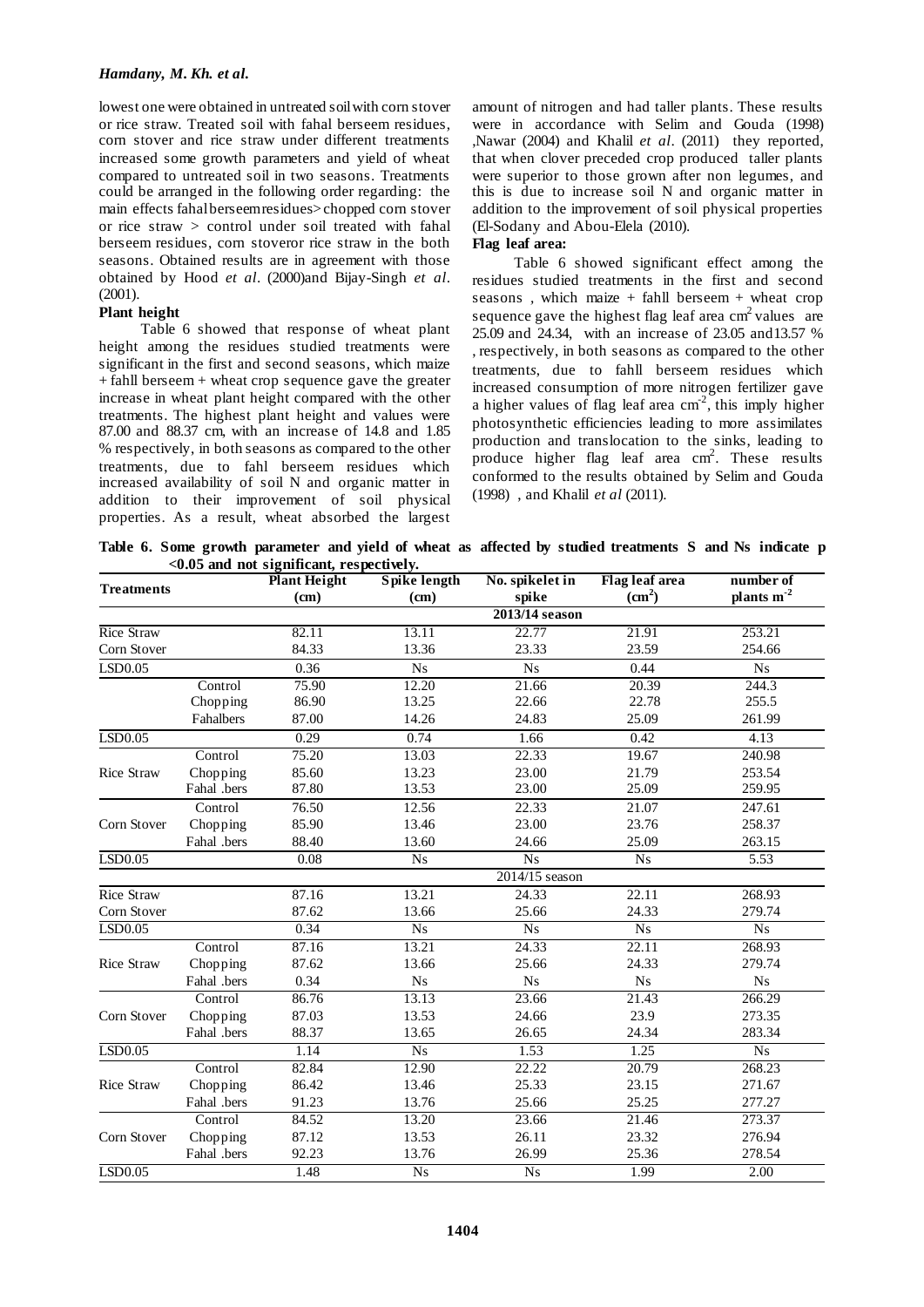## **Number of spikelets spike-1 :**

Table 6 showed significant effect among the residues studied treatments in the first and second seasons, which maize  $+$  fahll berseem  $+$  wheat crop sequence gave the highest number of spike lets spike<sup>-1</sup>, and values are 24.83 and 26.65, with an increase of 14.63 and12.62 %, respectively, in both seasons as compared to the other treatments, due to fahll berseem residues which increased availability of soil N and organic matter in addition to their improvement of soil physical properties. These increases due to the success rate of pollination and fertilization of number of spikelet's /spike. However, when increasing consumption of more nitrogen fertilization rates gave the highest number of spikelets spike<sup>-1</sup>, because the lack of N in the soil cause a big loss in a number of grain as a result of failure to spikelets fertilization and / or an increase in abortions advanced grain due to insufficient supply of N and lack of soil fertility. Similar results have been reported by Hassan (1995), Nawar (2004) and Khalil *et al* (2011). **Number of plants m-2 :** 

Table 6 showed significant effect among the residues studied treatments in the first and second seasons*,* which maize + fahll berseem + wheat crop sequence gave the highest number of plants  $m<sup>2</sup>$  and values are 261.99 and 283.34, with an increase of 7.24 and 6.40 %, respectively, in both seasons as compared to the other treatments, due to increased fertility of the soil after planting clover it led to a high rate of germination to optimize  $m<sup>2</sup>$  due to the availability of nutrients in the soil.

### **Spike length (cm):**

Table 6 showed significant effect among the residues studied treatments in the first season, which  $maize + fahl$  berseem + wheat crop sequence gave the highest spike length with value 14.26 cm, with an increase of 16.8%, in the first season as compared to the other treatments, and showed insignificant response in the second season. It was observed minimal variation, due to the genetic control on this trait and insignificant response to this residue of crop sequences.

## **Number of grains spike-1 :**

Table 7 showed significant effect among the residues studied treatments in the first and second seasons *,* which maize + fahll berseem + wheat crop sequence gave the highest number of grains spike $^{-1}$  and values are 72.66 and 75.55, with an increase of 6.55 and 12.20 %, respectively, in both seasons as compared to the other treatments, due to increased fertility of the soil after planting fahll berseem it led to a high rate of the availability of nutrients in the soil , this imply higher photosynthetic efficiencies leading to more assimilates production and translocation to the sinks , and also caused increases the success rate of pollination and fertilization of higher number of spikelet in spike and thus increase the number of grains  $\text{spike}^{-1}$ . These results were in agreement with the results of Hassan (1995), Nawar (2004) and Khalil *et al* (2011).

**Table 7. Some growth parameter and yield of wheat as affected by studied treatments S and Ns indicate p <0.05 and not significant, respectively.**

| <b>Treatments</b> |               | No.<br>Grain spike <sup>-1</sup> | 1000 Grain<br>weight, $(g)$ | Grain yield<br>$(Ard. \text{fed}^{-1})$ | $(ton \ddot{f}ed^{-1})$ | Strew yield Biological yield<br>$(ton fed-1)$ |
|-------------------|---------------|----------------------------------|-----------------------------|-----------------------------------------|-------------------------|-----------------------------------------------|
|                   |               |                                  |                             | 2013/14 season                          |                         |                                               |
| Rice Straw        |               | 69.66                            | 54.13                       | 20.98                                   | 1.40                    | 4.78                                          |
| Corn Stover       |               | 71.33                            | 63.52                       | 21.41                                   | 1.46                    | 4.79                                          |
| LSD0.05           |               | 0.89                             | 0.64                        | N <sub>S</sub>                          | Ns                      | N <sub>S</sub>                                |
|                   | Control       | 66.33                            | 55.04                       | 20.58                                   | 1.34                    | 4.64                                          |
|                   | Chopping      | 72                               | 59.33                       | 21.34                                   | 1.47                    | 4.95                                          |
|                   | Fahal berseem | 72.66                            | 62.09                       | 21.65                                   | 1.48                    | 4.75                                          |
| LSD0.05           |               | 1.19                             | 0.42                        | 0.26                                    | $\overline{Ns}$         | 1.55                                          |
|                   | Control       | 65.11                            | 52.46                       | 20.37                                   | 1.29                    | 4.57                                          |
| <b>Rice Straw</b> | Chopping      | 71.11                            | 56.97                       | 21.17                                   | 1.44                    | 4.82                                          |
|                   | Fahal .bers   | 72                               | 65.86                       | 21.81                                   | 1.46                    | 4.90                                          |
|                   | Control       | 67.11                            | 53.2                        | 20.24                                   | 1.38                    | 4.62                                          |
| Corn Stover       | Chopping      | 72                               | 58.11                       | 21.43                                   | 1.50                    | 4.85                                          |
|                   | Fahal .bers   | 73.66                            | 66.33                       | 22.13                                   | 1.52                    | 4.94                                          |
| LSD0.05           |               | 3.73                             | 0.57                        | 0.20                                    | $\overline{Ns}$         | N <sub>s</sub>                                |
|                   |               |                                  |                             | 2014/15 season                          |                         |                                               |
| <b>Rice Straw</b> |               | 71.33                            | 49.59                       | 22.46                                   | 1.41                    | 5.03                                          |
| Corn Stover       |               | 73.33                            | 50.70                       | 23.43                                   | 1.49                    | 5.23                                          |
| LSD0.05           |               | 0.36                             | N <sub>s</sub>              | N <sub>s</sub>                          | $\overline{Ns}$         | N <sub>s</sub>                                |
|                   | Control       | 67.33                            | 48.91                       | 20.94                                   | 1.42                    | 4.35                                          |
|                   | Chopping      | 74.11                            | 49.24                       | 22.97                                   | 1.44                    | 5.26                                          |
|                   | Fahal .bers   | 75.55                            | 52.30                       | 24.98                                   | 1.50                    | 5.77                                          |
| LSD0.05           |               | 1.43                             | 1.37                        | 2.84                                    | <b>Ns</b>               | 1.07                                          |
|                   | Control       | 65                               | 49.83                       | 19.16                                   | 1.37                    | 4.90                                          |
| <b>Rice Straw</b> | Chopping      | 73.33                            | 50.20                       | 23.63                                   | 1.46                    | 5.15                                          |
|                   | Fahal .bers   | 75.66                            | 50.27                       | 24.66                                   | 1.48                    | 5.18                                          |
|                   | Control       | 69                               | 50.03                       | 21.64                                   | 1.32                    | 5.08                                          |
| Corn Stover       | Chopping      | 74.66                            | 50.23                       | 24.16                                   | 1.53                    | 5.20                                          |
|                   | Fahal .bers   | 76.33                            | 50.33                       | 24.71                                   | 1.59                    | 5.30                                          |
| LSD0.05           |               | 1.92                             | N <sub>S</sub>              | 0.24                                    | N <sub>S</sub>          | N <sub>S</sub>                                |

#### **1000 Grain weight (g):**

Table 7 showed significant effect among the residues studied treatments in the first and second seasons *,* which maize + fahll berseem + wheat crop sequence gave the highest 1000 Grain weight, gm and values are 62.09 and 52.30, with an increase of 12.80 and 6.93 %, respectively, in both seasons as compared to the other treatments, due to increased fertility of the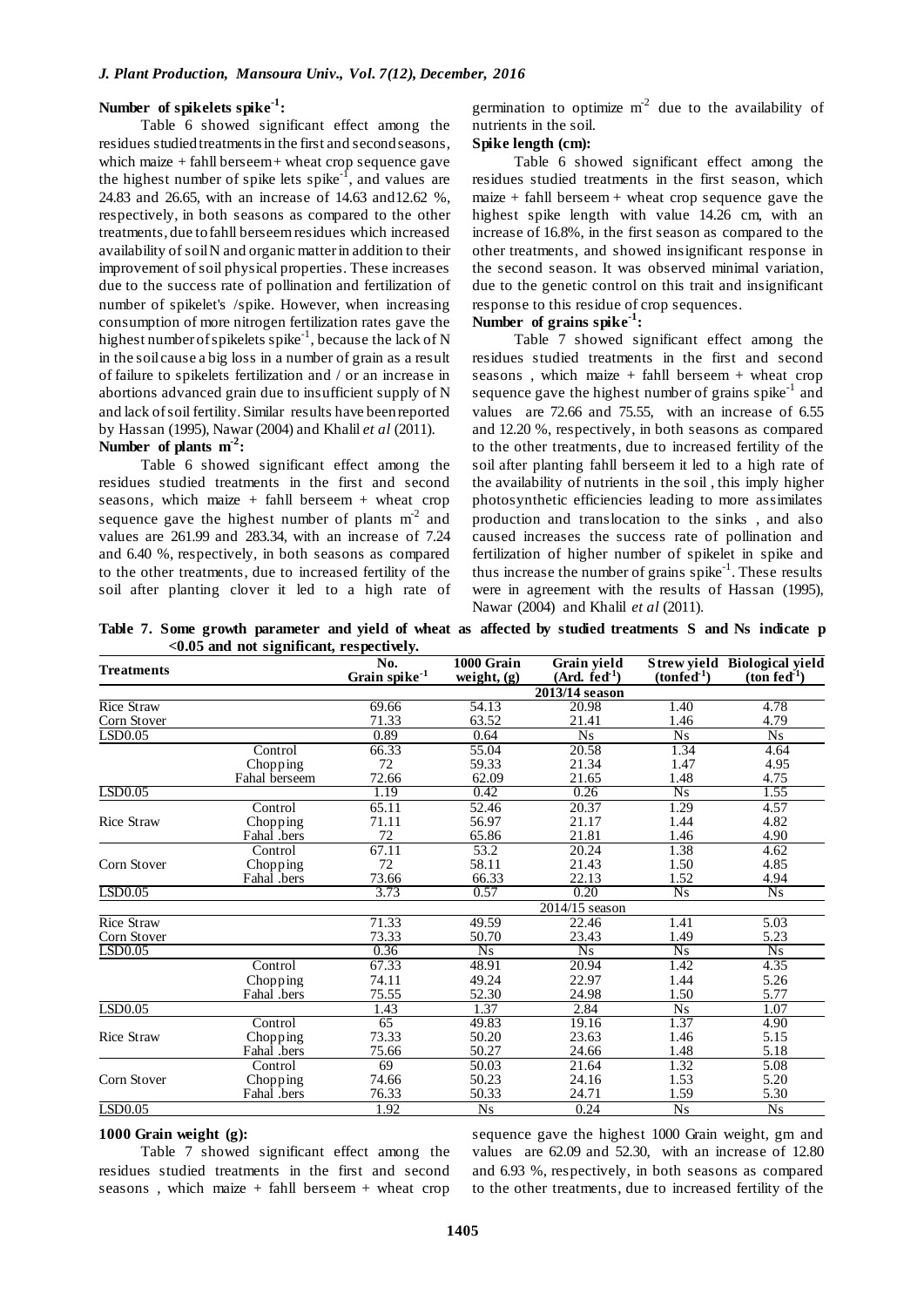soil after planting fahll berseem it led to a high rate of the availability of nutrients in the soil this imply higher photosynthetic efficiencies leading to more assimilates production and translocation to the sinks, and also caused increases the 1000 grain weight. The present results are consistent with the results of Shaalan *et al*  (2014) and Asadian and Nejad(2014).

## Grain yield (ardab fad<sup>1</sup>):

Table 7 showed significant effect among the residues studied treatments in the first and second seasons*,* which maize + fahll berseem + wheat crop sequence gave the highest grain yield ardab fad<sup>-1</sup> and values are  $21.65$  and  $24.98$  ardab  $\text{fad}^{-1}$ , with an increase of 5.19 and 19.29 %, respectively, in both seasons as compared to the other treatments, due to increased fertility of the soil after planting fahll berseem it led to a high rate of the availability of nutrients in the soil this imply higher photosynthetic efficiencies leading to more assimilates production and translocation to the sinks, and also caused increases the grain yield, due to the beneficial effect for fahl berseem on wheat compared to other treatments because fahl berseem supplied the soil nutrients necessary and that improve the soil characteristics. The present results are consistent with the results of Shaalan *et al* (2014), in addition Asadian and Nejad (2014).

## Strew yield (ton fed<sup>1</sup>):

Table 7 showed in significant effect among the residues studied treatments in the first and second seasons*,* which maize + fahll berseem + wheat crop sequence gave the highest strew yield (ton  $fed^{-1}$ ) and values are  $1.48$  and  $1.50$  ton fed<sup>-1</sup>, with an increase of 10.44 and 5.63 %, respectively, in both seasons as compared to the other treatments.

## Biological yield (ton fad<sup>1</sup>):

Table 7 showed similar trends for grain yield which revealed significant effect among the residues studied treatments in the first and second seasons*,* which  $maize + fahl berseem + wheat crop sequence gave the$ highest biological yield ton  $\text{fad}^{-1}$  with values 4.75 and 5.77 ton fad<sup>-1</sup>, with an increase of 2.37 and 3.64 %, respectively, in both seasons as compared to the other treatments, due to increased fertility of the soil after planting fahll berseem it led to a high rate of the availability of nutrients in the soil this imply higher photosynthetic efficiencies leading to more assimilates

production and translocation to the sinks. As a result, wheat absorbed the largest amount of nitrogen and had taller plants, and also caused increases the grain yield  $\text{ard}^{-1}$  fad, due to the beneficial effect for fahl berseem on wheat compared to other treatments because fahl berseem supplied the soil nutrients necessary and that improve the soil characteristics. These results were in accordance with Selim and Gouda (1998),Nawar (2004) and Khalil *et al*. (2011) they reported, that when clover preceded crop produced taller plants were superior to those grown after non legumes, and this is due to increase soil N and organic matter in addition to the improvement of soil physical properties El-Sodany and Abou-Elela, (2010), and also the present results are consistent with the results of Shaalan *et al* (2014), in addition Asadian and Nejad(2014).

## **Response of wheat traits to the interaction of crop sequence and soil treatments:**

Tables 6 and 7 revealed similar trends for the interaction of crop sequences X soil treatments in all studied traits, in both seasons, which showed significant effect among the residues studied treatments for plant height, number of plants  $m^2$ , number of grains spike<sup>-1</sup>, grain yield ard.  $\text{fad}^{-1}$ , biological yield ton  $\text{fad}^{-1}$ , in both seasons, while 1000 grain weight was significant effect in the first season and not significant effect in the second season , meanwhile spike length, number of spikelet's spike<sup>-1</sup>, strew yield  $fad^{-1}$  was not significant effect in both seasons. The results indicated that the crop sequence of maize + fahll berseem + wheat gave the highest values in both seasons compared with the other treatments due to increase soil N and organic matter in addition to the improvement of soil physical properties El-Sodany and Abou-Elela(2010),Shaalan *et al* (2014), and Asadian and Nejad (2014).

## **Effect of crop sequence on cereal unit:**

Data in Tables 8, 9 showed that crop sequence of maize + fahll berseem + wheat gave the highest values of cereal units and values are (90.52 and 99.84) in both seasons, respectively, compared with the other treatments due to increase soil N and organic matter in addition to the improvement of soil physical properties .While, the lowest values were observed with rice  $+$  wheat (65.95 and 67.13) in both seasons, respectively. These results were in accordance with El-Sodany and Abou-Elela, (2010) Shaalan *et al* (2014), and Asadian and Nejad (2014).

|  |  |  |  |  |  |  |  |  | Table 8. Cereal units of Rice, Corn, Fahll berseem and Wheat crop sequence in both seasons. |  |  |
|--|--|--|--|--|--|--|--|--|---------------------------------------------------------------------------------------------|--|--|
|--|--|--|--|--|--|--|--|--|---------------------------------------------------------------------------------------------|--|--|

|                                    |      |                          | Rice                     |                          | Corn           | F berseem                                                                            |       | Wheat |       |  |  |
|------------------------------------|------|--------------------------|--------------------------|--------------------------|----------------|--------------------------------------------------------------------------------------|-------|-------|-------|--|--|
| Treatments                         |      |                          |                          |                          |                | Grain yieldStraw yieldGrain yield Stover yieldGreen yieldGrain yieldStraw yieldtotal |       |       |       |  |  |
|                                    |      |                          |                          |                          | 2013/14 season |                                                                                      |       |       |       |  |  |
| Rice wheat (control)               | (T1) | 25.90                    | 3.38                     |                          |                |                                                                                      | 28.93 | 1.93  | 60.14 |  |  |
| Rice - chopping - wheat            | (T2) | 28.70                    | 3.60                     |                          |                | $\overline{\phantom{a}}$                                                             | 31.91 | 2.15  | 66.36 |  |  |
| Rice- $F$ berseem – wheat          | (T3) | 29.10                    | 4.36                     |                          |                | 8.54                                                                                 | 32.71 | 2.18  | 76.89 |  |  |
| Corn - control                     | (T4) | -                        | $\overline{\phantom{a}}$ | 35.59                    | 5.48           | $\overline{\phantom{a}}$                                                             | 30.36 | 2.06  | 73.49 |  |  |
| Corn-chopping straw-wheat          | (T5) | $\overline{\phantom{0}}$ | $\overline{\phantom{a}}$ | 38.16                    | 5.75           | $\overline{\phantom{0}}$                                                             |       | 2.245 | 78.75 |  |  |
| Corn - F berseem $-$ wheat         | (T6) |                          | $\overline{\phantom{a}}$ | 38.78                    | 5.96           | 9.32                                                                                 | 33.21 | 2,27  | 87.27 |  |  |
|                                    |      | $2014/15$ season         |                          |                          |                |                                                                                      |       |       |       |  |  |
| $Rice - wheat (control)$           | (T1) | 29.40                    | 3.48                     |                          |                |                                                                                      | 28.74 | 2.91  | 64.53 |  |  |
| Rice - chopping straw-wheat $(T2)$ |      | 33.10                    | 3.98                     |                          |                |                                                                                      | 35.46 | 2.19  | 74.73 |  |  |
| Rice- F berseem - wheat            | (T3) | 34.60                    | 4.17                     | $\overline{\phantom{a}}$ |                | 8.78                                                                                 | 36.90 | 2.22  | 86.67 |  |  |
| Corn - wheat (control)             | (T4) |                          | $\overline{\phantom{a}}$ | 38.02                    | 5.69           | $\overline{\phantom{a}}$                                                             | 32.46 | 1.98  | 78.15 |  |  |
| Corn-chopping straw-wheat $(T5)$   |      | $\overline{\phantom{0}}$ | $\overline{\phantom{a}}$ | 42.28                    | 5.89           |                                                                                      | 36.24 | 2.28  | 86.69 |  |  |
| Corn - F berseem $-$ wheat         | (T6) |                          |                          | 43.90                    | 6.21           | 9.38                                                                                 | 36.32 | 2.38  | 98.19 |  |  |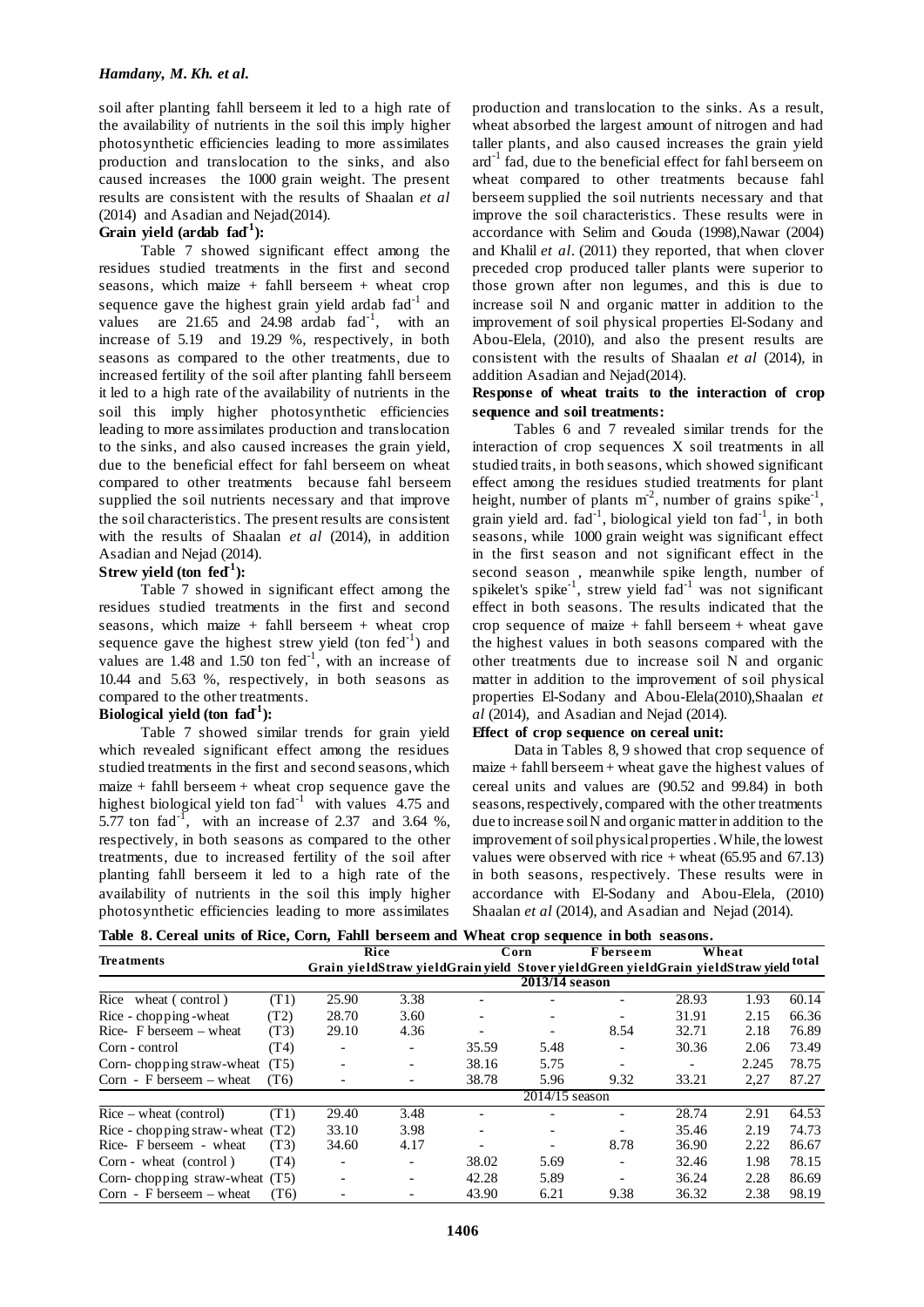**Table 9. Average of cereal units of Rice, Corn, Fahll berseem and Wheat crop sequence in both seasons.**

|                                     | <b>Cereal units</b> |        |       |  |
|-------------------------------------|---------------------|--------|-------|--|
| Cropping system                     | First               | Second | Mean  |  |
|                                     | season              | season |       |  |
| Rice-Wheat $(control) (T1)$         | 60.14               | 64.53  | 62.34 |  |
| Rice-Chopping straw-wheat $(T2)$    | 66.36               | 74.73  | 70.55 |  |
| Rice - F.berseem - Wheat $(T3)$     | 76.89               | 86.67  | 81.78 |  |
| Corn - Wheat $(control) (T4)$       | 73.49               | 78.15  | 75.82 |  |
| Corn-Chopping stover - wheat $(T5)$ | 78.75               | 86.69  | 82.72 |  |
| Corn - F.berseem - Wheat<br>(T6)    | 87.27               | 98.19  | 92.73 |  |

**Cereal units from each treatment of crop sequence in both seasons was calculated according by Brockaus (1962) for judicious comparison between 100 kg for each crops as follow : maize =1 unit , rice =1 units ,wheat = 1 unit , fahl berseem = 0.25 unit , straw yield for rice and wheat = 0.15 unit , maize stover = 0.14 unit .**

#### **Economic Evaluation:**

Table 10 showed that crop sequence of maize + fahll berseem + wheat gave the highest values of total income and values are (L.E. 18780.66and 21612.91) in the first and second seasons ,respectively, compared with the other treatments in both seasons , due to increase soil N and organic matter in addition to the improvement of soil physical properties.

| Table 10. Total income of Rice, Corn, Fahll berseem |  |
|-----------------------------------------------------|--|
| and Wheat crop sequence in both seasons.            |  |

| <b>Treatments</b>                                               | 2013/14           | 2014/15 |           |
|-----------------------------------------------------------------|-------------------|---------|-----------|
|                                                                 | season            | season  | mean      |
| Rice-wheat (control) (T1)                                       | 14470.42 15250.24 |         | 14860.33  |
| Rice-chopping straw-wheat (T2)                                  | 15500.86 17968.55 |         | 16734.705 |
| Rice-F. berseem-wheat (T3)                                      | 15858.76 18738.18 |         | 17298.47  |
| Corn-wheat (control) (T4)                                       | 17192.52 18799.12 |         | 17995.82  |
| Corn-chopping stover-wheat (T5) 18331.36 20945.56               |                   |         | 19638.46  |
| Corn-F. berseem-wheat (T6) 18780.66 21612.91 20196.785          |                   |         |           |
| Gross return from each treatment was calculated in Egyptian     |                   |         |           |
| pounds (LE) at praises of LE 2210/t for (Grain yield) Rice, LE  |                   |         |           |
| 129/t for (Straw yield) Rice, LE314 and 315/ardab for (grain    |                   |         |           |
| yield) Corn, LE136/t for (stover yield) Corn, L.E.150 and 160/t |                   |         |           |
| for f. berseem and LE388 and 411/ardab for for (grain yield)    |                   |         |           |
| wheat, LE624 and 632/t for (Straw yield) wheat, (Agricultural   |                   |         |           |
| Statistics (2012/2013 - 2013/2014), Economic Affairs Sector;    |                   |         |           |
| Ministry of Agriculture; Egypt; (in Arabic).                    |                   |         |           |

#### **Net return:**

Table 11 showed that crop sequence of maize + fahll berseem + wheat gave the highest values of net return and values are (L.E. 7893.66and 9835.91) in the first and second seasons ,respectively, compared with the othertreatments in both seasons, due to increase soil N and organic matter in addition to the improvement of soil physical properties.

|  | Table 11: Net return of Rice, Corn, Fahll berseem and Wheat crop sequence in both seasons. |  |  |  |  |  |  |  |  |  |  |  |  |
|--|--------------------------------------------------------------------------------------------|--|--|--|--|--|--|--|--|--|--|--|--|
|--|--------------------------------------------------------------------------------------------|--|--|--|--|--|--|--|--|--|--|--|--|

| <b>Treaments</b>                                                                                                                       |              | 2013/14 season |            | 2014/15 season |       |            |  |  |
|----------------------------------------------------------------------------------------------------------------------------------------|--------------|----------------|------------|----------------|-------|------------|--|--|
|                                                                                                                                        | Gross return | Cost           | Net return | Gross return   | Cost  | Net return |  |  |
| Rice-wheat (control)<br>T1)                                                                                                            | 14470.42     | 10013          | 4457.42    | 15250.24       | 10847 | 4403.24    |  |  |
| Rice-chopping straw-wheat $(T2)$                                                                                                       | 15500.86     | 10913          | 4587.86    | 17968.55       | 11847 | 6121.55    |  |  |
| Rice-F. berseem-wheat<br>(T3)                                                                                                          | 15858.76     | 11257          | 4601.76    | 18738.18       | 12197 | 6541.18    |  |  |
| Corn-wheat (control)<br>(T4)                                                                                                           | 17192.52     | 9543           | 7649.52    | 18799.12       | 10377 | 8422.12    |  |  |
| Corn-chopping stover-wheat $(T5)$                                                                                                      | 18331.36     | 10643          | 7688.36    | 20945.56       | 11577 | 9368.56    |  |  |
| Corn-F berseem-wheat<br>T6)                                                                                                            | 18780.66     | 10887          | 7893.66    | 21612.91       | 11777 | 9835.91    |  |  |
| Cross return Cost and Net return from each treatment was calculated in Foyntian nounds (LE) at praises (Agricultural Statistics (2012) |              |                |            |                |       |            |  |  |

**Gross return, Costand Net return from each treatment was calculated in Egyptian pounds (LE) at praises, (Agricultural Statistics (2012/ 2013 – 2013/2014), Economic Affairs Sector; Ministry of Agriculture; Egypt ;( in Arabic).** 

## **Nutrient Availability in soil and some physical properties of soil as affected by studied treatments after wheat harvest:**

## **Some physical properties***:*

Data in Table 12, show that the effect of fahll berseem, corn stover and rice straw as remnants of plants on pH, EC, soluble ions and sodium adsorption ratio (SAR). The likelihood that sodium present in irrigation water will cause permeability problems can be evaluated by computing a parameter known as the sodium adsorption ratio, or SAR.In short, the SAR is a ratio of the concentration of sodium ions to the concentration of calcium plus magnesium ions. Note that in this expression, the concentrations for Na, Ca, and Mg are expressed in mmol $L^{-1}$ .

## **Nitrogen***,* **phosphorus and potassium availability***:*

Data in Table 13 show that the effect of fahll berseem, rice straw and corn stover as remnants of plants on N, P and K availability, organic matter and C/N ratio of soil after wheat harvest. Fahll berseem and soil treated with rice straw or corn stover under different treatments increased nutrient availability and organic matter compared to untreated soil in the two seasons. On the other hand, all soil treatments decreased C/N ratio compared with untreated soil. The highest values of nutrient availability and organic matter were obtained by fahll berseem and treated soil with chopped corn stover and rice straw , while the lowest one were obtained in untreated soil with rice straw and corn stover.

Treatments could be arranged in the following order regarding the main effects fahal berseem > chopped corn stover or rice straw > control under soil treated with fahalberseem, corn stover orrice straw in the both seasons. Taking the mean effect of treatments into consideration, the data show that Fahal berseem and soil treated with corn stover orrice straw gave N, P and K availability and organic matter greater than untreated soil. This result could be due to the high nutrient content and the low C/N ratio in residual effect of fahal berseem compared to corn stover orrice straw. Similar results were obtained by Merwad and Abd El Fattah (2015).From the data presented in table (13), results showed that the crop sequence of maize + F.bersem + wheat gave the highest values of N, P and K ppm availability and organic matter % compared to the untreated ones. These increases represent 29.12, 3.97, 230 ppm and 0.16 %, 26.26, 2.88 , 522 ppm and 0.62 %, while crop sequence of rice  $+$  F.bersem  $+$  wheat gave the highest values of N, P and K availability and organic matter % compared to the untreated ones. These increases represent 22.49, 1.61, 70 ppm and 0.12 %, 19.88, 2.66, 190 ppm and 0.60 % in both seasons, respectively*.*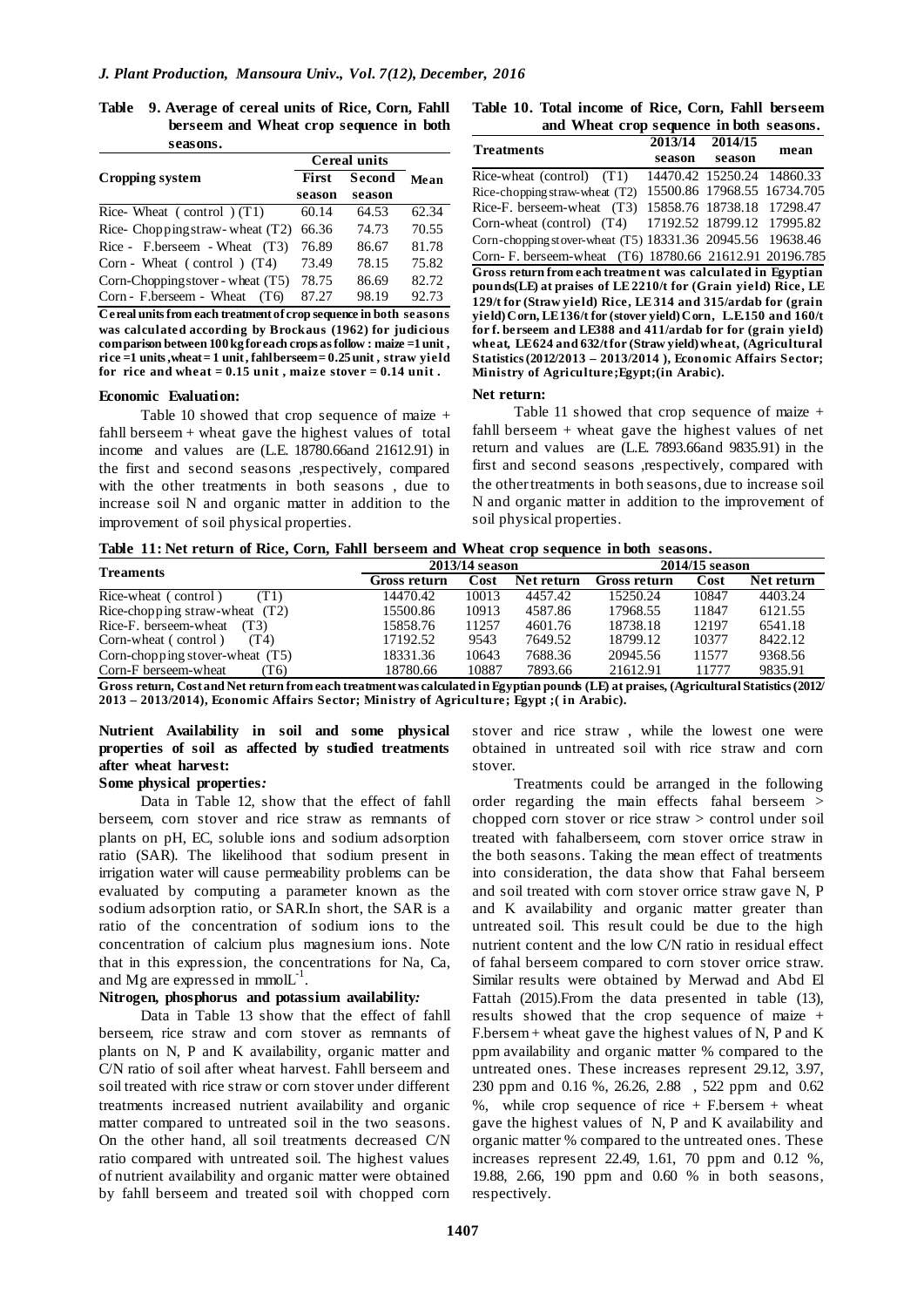### *Hamdany, M. Kh. et al.*

| <b>Remnants type</b> | Cations, mmolL <sup>-1</sup><br>EC,<br>pH<br><b>Treatments</b> |                 |                 |           |                 |                  | Anions, mmol <sub>c</sub> $L^1$ |                |                    |                  |            |
|----------------------|----------------------------------------------------------------|-----------------|-----------------|-----------|-----------------|------------------|---------------------------------|----------------|--------------------|------------------|------------|
| (A)                  | (B)                                                            | (1:2.5)         | dSm             | $Ca^{2+}$ | $Mg^{2+}$       | $Na+$            | $K^+$                           | CI             | $\overline{HCO_3}$ | $\frac{SO_4}{ }$ | <b>SAR</b> |
|                      |                                                                |                 |                 |           |                 | $2013/14$ season |                                 |                |                    |                  |            |
| Rice Straw           |                                                                | 7.91            | 0.94            | 2.23      | 1.63            | 5.49             | 0.19                            | 3.98           | 3.76               | 1.90             | 3.94       |
| Corn Stover          |                                                                | 7.93            | 0.96            | 2.11      | 1.69            | 5.56             | 0.20                            | 3.91           | 3.89               | 2.03             | 4.05       |
| LSD0.05              |                                                                | $\overline{Ns}$ | N <sub>S</sub>  | 0.09      | $\overline{Ns}$ | $\overline{Ns}$  | 0.07                            | N <sub>s</sub> | $\overline{Ns}$    | 1.69             | 0.40       |
|                      | Control                                                        | 8.08            | 1.04            | 2.25      | 1.50            | 5.37             | 0.20                            | 3.95           | 4.25               | 2.43             | 3.92       |
|                      | Chopping                                                       | 7.83            | 0.93            | 2.00      | 1.50            | 5.22             | 0.20                            | 4.06           | 3.83               | 1.43             | 3.95       |
|                      | Fahal                                                          | 7.87            | 0.89            | 2.25      | 2.00            | 5.98             | 0.17                            | 3.82           | 3.40               | 2.04             | 4.10       |
| LSD0.05              |                                                                | $\overline{Ns}$ | 0.08            | 0.10      | 0.65            | 0.38             | 0.02                            | 0.40           | 0.28               | 0.79             | 0.27       |
| Rice Straw           | Control                                                        | 8.07            | 1.04            | 2.50      | 1.50            | 5.12             | 0.20                            | 3.79           | 4.25               | 2.43             | 3.62       |
|                      | Chopping                                                       | 7.83            | 0.93            | 2.00      | 1.50            | 5.22             | 0.17                            | 4.37           | 3.97               | 0.95             | 3.95       |
|                      | Fahal                                                          | 7.88            | 0.89            | 2.25      | 2.00            | 5.98             | 0.17                            | 3.84           | 3.40               | 2.05             | 4.10       |
| Corn Stover          | Control                                                        | 8.08            | 1.04            | 2.00      | 1.50            | 5.22             | 0.17                            | 3.78           | 4.25               | 2.43             | 3.95       |
|                      | Chopping                                                       | 7.82            | 0.93            | 2.25      | 2.00            | 5.98             | 0.20                            | 4.03           | 3.69               | 1.90             | 4.10       |
|                      | Fahal                                                          | 7.85            | 0.89            | 2.00      | 1.50            | 5.61             | 0.23                            | 3.84           | 3.4                | 2.05             | 4.24       |
| LSD0.05              |                                                                | $\overline{Ns}$ | $\overline{Ns}$ | 0.12      | 0.84            | $\overline{Ns}$  | 0.15                            | 0.52           | $\overline{Ns}$    | 1.03             | 0.35       |
|                      |                                                                |                 |                 |           |                 | 2014/15 season   |                                 |                |                    |                  |            |
| <b>Rice Straw</b>    |                                                                | 7.93            | 1.01            | 2.13      | 1.80            | 5.98             | 0.22                            | 3.75           | 3.83               | 2.88             | 3.86       |
| Corn Stover          |                                                                | 7.95            | 1.17            | 2.53      | 3.71            | 5.04             | 0.16                            | 2.73           | 4.07               | 4.95             | 3.46       |
| LSD <sub>0.05</sub>  |                                                                | $\overline{Ns}$ | 0.32            | 0.96      | 2.32            | 0.18             | 0.07                            | N <sub>s</sub> | 0.74               | 2.87             | 1.42       |
|                      | Control                                                        | 8.09            | 1.17            | 2.24      | 2.83            | 5.37             | 0.19                            | 3.53           | 4.15               | 4.16             | 3.57       |
|                      | Chopping                                                       | 7.89            | 1.03            | 2.16      | 2.36            | 5.33             | 0.22                            | 3.18           | 3.89               | 3.65             | 3.65       |
|                      | Fahal                                                          | 7.84            | 1.07            | 2.59      | 3.07            | 5.84             | 0.16                            | 3.02           | 3.83               | 3.94             | 3.78       |
| LSD0.05              |                                                                | 0.01            | 0.11            | 0.49      | 1.22            | 0.59             | 0.03                            | 0.63           | 0.30               | 1.62             | 0.93       |
| <b>Rice Straw</b>    | Control                                                        | 8.06            | 1.07            | 2.00      | 1.50            | 5.65             | 0.20                            | 3.75           | 3.97               | 3.00             | 3.77       |
|                      | Chopping                                                       | 7.89            | 0.94            | 2.00      | 2.00            | 6.52             | 0.22                            | 3.12           | 3.65               | 2.85             | 4.11       |
|                      | Fahal                                                          | 7.84            | 0.95            | 1.50      | 1.50            | 6.09             | 0.18                            | 2.99           | 3.62               | 2.81             | 4.47       |
| Corn Stover          | Control                                                        | 8.11            | 1.26            | 2.82      | 3.22            | 4.56             | 0.18                            | 3.55           | 4.33               | 5.31             | 3.12       |
|                      | Chopping                                                       | 7.89            | 1.08            | 3.18      | 4.13            | 5.15             | 0.21                            | 2.32           | 3.98               | 4.45             | 3.19       |
|                      | Fahal                                                          | 7.86            | 1.18            | 2.47      | 4.15            | 5.09             | 0.16                            | 2.73           | 3.85               | 5.07             | 3.30       |
| LSD0.05              |                                                                | Ns              | 0.14            | 0.64      | .58             | 0.76             | 0.12                            | 0.81           | 0.39               | 2.10             | 1.20       |

**Table 12. Soil pH, soil salinity, soluble ions concentration and SAR as affected by studied treatments after**  wheat harvest S and Ns indicate p <0.05 and not significant, respectively.

**Table 13. Nutrient Availability in soil and some physical properties of soil as affected by studied treatments after wheat harvest S and Ns indicate p <0.05 and not significant, respectively.**

| <b>Remnants</b>   |                              |                |      | Nutrient Availability, | OC,             | OM,             | C/N              | BD,             | RD,             | TP,                | SP,                  |
|-------------------|------------------------------|----------------|------|------------------------|-----------------|-----------------|------------------|-----------------|-----------------|--------------------|----------------------|
| type              | Treatments N ppm P ppm K ppm |                |      |                        | $\frac{0}{0}$   | $\frac{6}{9}$   | Ratio            | $Mg.m^{-3}$     | $Mg.m-3$        | $\frac{0}{0}$      | $\frac{6}{6}$        |
|                   |                              |                |      |                        |                 |                 | $2013/14$ season |                 |                 |                    |                      |
| <b>Rice Straw</b> |                              | 25.99          | 6.29 | 475.20                 | 0.91            | 1.55            | 9.16             | 1.15            | 2.65            | 56.81              | 56.60                |
| Corn Stover       |                              | 26.03          | 7.31 | 518.00                 | 0.92            | 1.59            | 8.97             | 1.14            | 2.64            | 56.93              | 56.82                |
| LSD0.05           |                              | <b>Ns</b>      | 0.83 | 30.97                  | N <sub>s</sub>  | <b>Ns</b>       | N <sub>S</sub>   | Ns              | <b>Ns</b>       | N <sub>S</sub>     | N <sub>S</sub>       |
|                   | Control                      | 25.89          | 5.81 | 440.00                 | 0.88            | 1.49            | 9.70             | 1.22            | 2.64            | 53.99              | 53.79                |
|                   | Chopping                     | 25.99          | 6.42 | 470.00                 | 0.92            | 1.59            | 9.28             | 1.15            | 2.63            | 56.95              | 56.65                |
|                   | Fahal                        | 26.15          | 8.19 | 580.00                 | 0.95            | 1.63            | 8.22             | 1.06            | 2.66            | 60.89              | 60.00                |
| LSD0.05           |                              | 1.52           | 1.11 | 84.43                  | <b>Ns</b>       | <b>Ns</b>       | 1.47             | 0.05            | N <sub>S</sub>  | 2.58               | 2.30                 |
|                   | Control                      | 25.91          | 5.56 | 440.00                 | 0.88            | 1.48            | 9.88             | 1.22            | 2.63            | 53.61              | 53.61                |
| Rice Straw        | Chopping                     | 25.99          | 6.59 | 460.00                 | 0.92            | 1.57            | 8.99             | 1.13            | 2.63            | 56.65              | 57.36                |
|                   | Fahal                        | 26.14          | 7.11 | 570.00                 | 0.93            | 1.60            | 8.40             | 1.08            | 2.65            | 61.21              | 61.51                |
|                   | Control                      | 25.87          | 5.51 | 440.00                 | 0.88            | 1.50            | 9.78             | 1.21            | 2.64            | 54.11              | 54.17                |
| Corn Stover       | Chopping                     | 25.99          | 6.59 | 480.00                 | 0.92            | 1.61            | 8.99             | 1.14            | 2.63            | 56.63              | 56.65                |
|                   | Fahal                        | 26.16          | 9.47 | 590.00                 | 0.96            | 1.66            | 8.36             | 1.01            | 2.66            | 61.41              | 61.89                |
| LSD0.05           |                              | 1.31           | 1.43 | 109.25                 | $\overline{Ns}$ | $\overline{Ns}$ | $\overline{Ns}$  | $\overline{Ns}$ | $\overline{Ns}$ | $\overline{Ns}$    | $\overline{Ns}$      |
|                   |                              |                |      |                        |                 |                 | 2014/15 season   |                 |                 |                    |                      |
| <b>Rice Straw</b> |                              | 25.99          | 4.01 | 334.25                 | 0.97            | 1.51            | 10.31            | 1.10            | 2.64            | 58.72              | 58.33                |
| Corn Stover       |                              | 26.01          | 5.86 | 50100                  | 1.16            | 2.00            | 8.82             | 1.06            | 2.64            | 59.98              | 59.85                |
| LSD0.05           |                              | N <sub>S</sub> | 0.97 | 101.51                 | 0.15            | 0.34            | <b>Ns</b>        | 0.10            | <b>Ns</b>       | 6.07               | 5.62                 |
|                   | Control                      | 25.88          | 4.43 | 346.50                 | .99             | 1.57            | 8.34             | 1.20            | 2.62            | $\overline{54.39}$ | 54.20                |
|                   | Chopping 25.00               |                | 4.91 | 393.50                 | 1.07            | 1.80            | 11.08            | 1.04            | 2.65            | 61.51              | 61.51                |
|                   | Fahal                        | 26.13          | 5.60 | 513.00                 | 1.13            | 1.90            | 9.28             | 1.01            | 2.67            | 62.17              | 62.17                |
| LSD0.05           |                              | 1.02           | 0.88 | 40.22                  | <b>Ns</b>       | <b>Ns</b>       | <b>Ns</b>        | 0.09            | <b>Ns</b>       | 3.40               | 3.80                 |
|                   | Control                      | 25.91          | 3.58 | 350.00                 | 0.84            | 1.43            | 13.33            | 1.22            | 2.63            | 53.91              | 53.61                |
| Rice Straw        | Chopping 25.99               |                | 4.74 | 380.00                 | 1.09            | 1.55            | 9.97             | 1.07            | 2.62            | 59.46              | 59.16                |
|                   | Fahal                        | 26.01          | 5.64 | 480.00                 | 1.19            | 2.05            | 8.57             | 1.02            | 2.65            | 61.51              | 61.51                |
|                   | Control                      | 25.86          | 3.58 | 353.00                 | 0.90            | 1.48            | 8.82             | 1.17            | 2.61            | 56.92              | 55.17                |
| Corn Stover       | Chopping 26.01               |                | 5.91 | 440.00                 | 1.15            | 1.98            | 8.55             | 1.05            | 2.67            | 60.67              | 60.67                |
|                   | Fahal                        | 26.12 6.46     |      | 500.00                 | 1.20            |                 | 2.07             | 8.1             | 0.97            | 2.67               | 63.67 63.57          |
| LSD0.05           |                              | 1.43           | 1.14 | 52.04                  | N <sub>S</sub>  |                 | N <sub>S</sub>   | N <sub>S</sub>  | <b>Ns</b>       | <b>Ns</b>          | Ns<br>N <sub>S</sub> |

**Notes: OC, OM, BD, RD, TP and SP refer to organic carbon, organic matter, bulk density, real density, total porosity and soil porosity respectively.**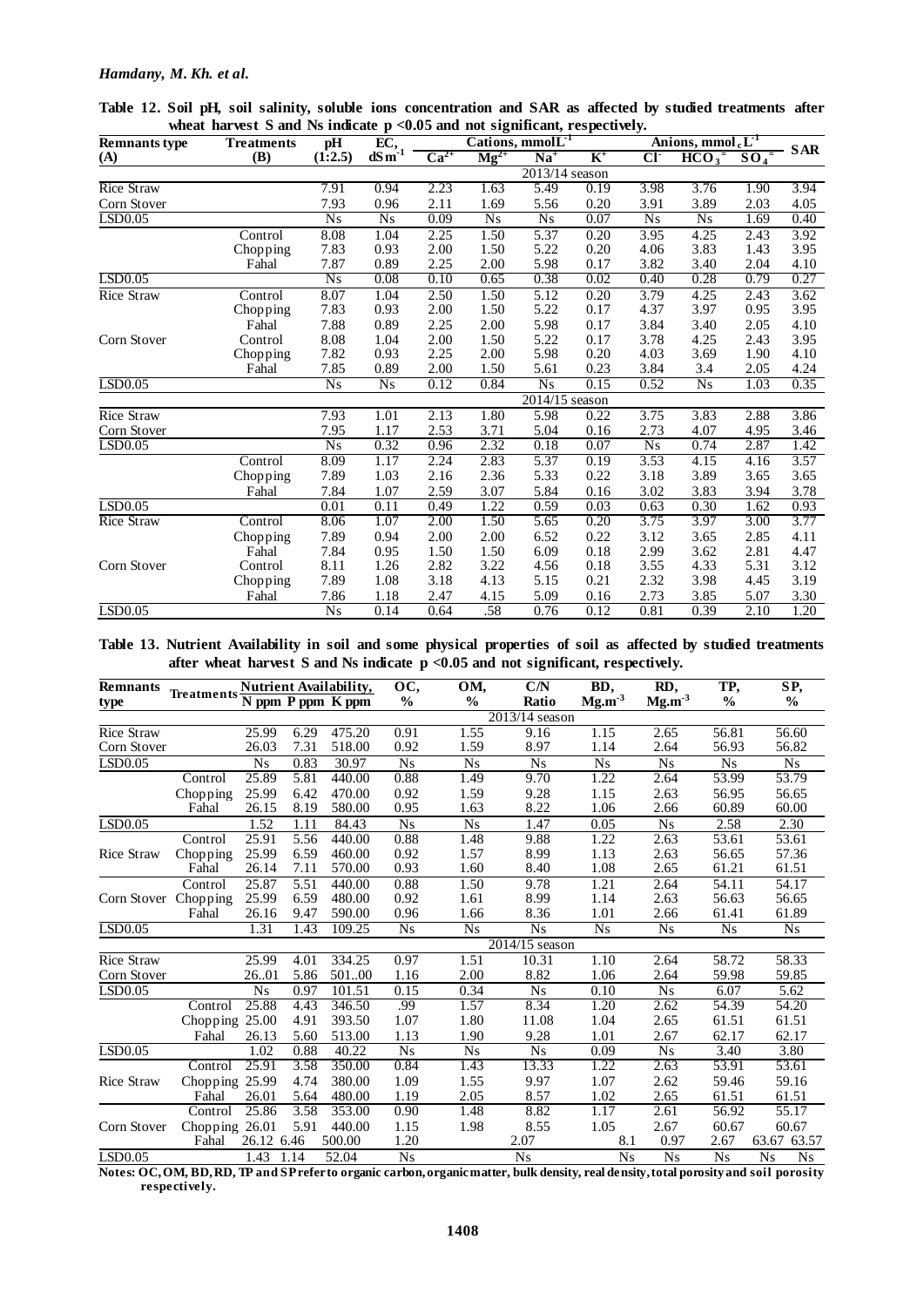## **CONCLUSION**

Generally, using crop sequence of maize  $+$  Fall. bersem + wheat or a remnants of corn and rice plants improved physical and chemical properties of soil for the next planting, and wheat growth, yield and its components because they increase soil fertility, increase plant efficiency and thus increase productivity significantly.

## **REFERENCES**

- Asadian,A.and T.S.Nejad (2014). The Effect of Pre-Sowing Plants and Different Levels of Nitrogen Consumption on Quantitative and Qualitative Yield of Grain Maize. Advances in Environmental Biology, 8,21: 39-46
- Al-Sheikh, A.,J.A.Delgado,K. Barbarick, R.Sparks and M.Dillon (2005). Effects of potato-grain rotations on soil erosion, carbon dynamics and properties of rangeland sandy soils. Soil Till.Res., 81, 2: 227-238.
- ASTM (1980). Specific test method of specific gravity of soils, (ASTMD 854 – 58) in annual Book of standers. ASTM; 1916 Race St. Philadelphia PA.
- Beri, V., B.S. Sidhu, G.S. Bahl,and A.K. Bhat (1995). Nitrogen and phosphorus transformations as affected by crop residue management practices and their influence on crop yield. Soil Use Manage., 11: 51–54.
- Bijay, K.F. Singh,B.Y. Singh, T.S. Khera and E. Pasuquin (2001). Nitrogen-15 balance and use efficiency as affected by rice residue management in a rice-wheat system in northwest India. Nutr. Cycl. Agroecosyst.59; 227–237.
- Blanco-Canqui, R.H. Lal (2009). Crop residue removal impacts on soil productivity and environmental quality. Crit Rev Plant Sci; 28, 3: 139-163.
- Brockhaus, V.L. (1962). ABCderLandwirtschaftipartr $1,2<sup>n</sup>$ <sup>d</sup>ed .VEB, Brockhaus Veriag, Leipzig, Germany, P:488-489.
- Cruse R.M and C.G. Herndl (2009). Balancing corn stover harvest for biofuels with soil and water conservation. J Soil Water Conserv 64, 4: 286-291.
- Delgado, J.A, M.A, Dillon, S.Y.C Sparks R.T, and S.Y.C Essah (2007). Cover crops with limited irrigation can increase yields, crop quality, and nutrient and water use efficiencies. J .Soil Water Conserv, 62,5: 110-117.
- Ebid, A. H.Ueno, A.Ghoneim, and N. Asagi (2008) Uptake of carbon and nitrogen derived from carbon-13 and nitrogen-15 dual-labeled maize residue compost applied to radish, komatsuna, and chingensai for three consecutive croppings. Plant Soil, 304. 2: 241–248.
- El-Sodany, M.E. and A.M. Abou-Elela (2010). Effect of preceding winter crops relay cropping, intercropping system and nitrogen fejrtilizer on soil physical and chemical properties. J. of Soil Sci and Agric Engin.1, 3: 277-298.
- Ghimire, R, K.R, Adhikari,Z,Chen,S.C, Shah and K.R. Dahal (2012). Soil organic carbon sequestration as affected by tillage, crop residue and nitrogen application in rice-wheat rotation system. Paddy Water Environ., 10, 2:95-102.
- Ghoneim, A., H., Ueno, A., Ebid, N., Asagi, and I., AbouEldarag (2008). Analysis of nitrogen dynamics and fertilizer use efficiency in rice using the nitrogen-15 isotope dilution method following the application of biogas slurry or chemical fertilizer. Int. J. Soil Sci, 3, 11–19.
- Gomez, K.A. and A. Gomez. (1984). Statistical Procedures of Agricultural Research. John Wiley  $&$  Sons, New York,  $2<sup>nd</sup>$  ed., 680 p.
- Grace, P.R., M.C.Jain, L. Harrington and G.P. Robertson (2003). Long-term sustainability of the tropical and subtropical rice-wheat system: An environmental perspective. p. 27–43. In J.K. Ladha *et al*. (ed.) Improving the productivity and sustainability of rice-wheat systems: Issues and impact. ASA Spec. Pub, 65, ASA, Madison, WI.
- Hassan, A.A. (1995). Breeding For Increasing Productivity Potential and Tolerance to Environmental Stress. Pp. 49- 66. In: "Physiological Basis of Genetic Improvement in Plants. Academic Library, Egypt (in Arabic).
- Hood, R., R. Merckx, E. S. Jensen, D. Powlson, M. Matijevic and G. Hardarson, (2000). Estimating crop N uptake from organic residues using a new approach to the 15N isotope dilution technique. Plant Soil, 223: 33–44.
- Jackson, M.L. (1967). Soil chemical analysis. Prentice Hall of India private. Limited New Delhi.
- Jensen, L.S, T.Salo, F.Palmason, F.Breland T.A. and T.M.Henriksen (2005) Influence of biochemical quality on C and N mineralization from a broad variety of plant materials in soil. Plant Soil, 273,1: 307-326.
- Johnson, J.M.F, D.L, Karlen and S.S. Andrews (2010). Conservation considerations for sustainable bioenergy feedstock production: If, what, where, and how much? J Soil Water Conserv, 65, 4: 88- 91.
- Khalil, H.E. (2003). Response of sunflower to different preceding crops and nitrogen fertilization levels. Minufya J. Agric. Res., 28: 1899-1913.
- Khalil, H.E., A.I. A.M. Nawar, A.M. Abou-Elela, I.E. Mohammadein and M.E. El-Sodany (2011). Response of maize to N fertilization following winter crops. Alex. J.Agric. Res., (56): 11-19.
- Khalil, H.E. S.S. M.M. El-Tabbakh, El-Ganbeehy and S.E. Toaima (2000).Maize response to preceding winter crops and phosphorus levels. J.Agric. Sci, Mansoura Univ. Egypt26: 151-161.
- Kumar, K. and K.M. Goh (1999). Crop residue management: Effects on soil quality, soil nitrogen dynamics, crop yield, and nitrogen recovery. Adv. Agron, 68: 197-219.
- Lal, R. (2000). A modest proposal for the year 2001 we can control greenhouse gases and feed the world with proper -soil management. J Soil Water Conserv, 55(4): 429-433.
- Lal, R. (2004). Is crop residue a waste? J. Soil Water Conserv, 59, 6: 136-139.